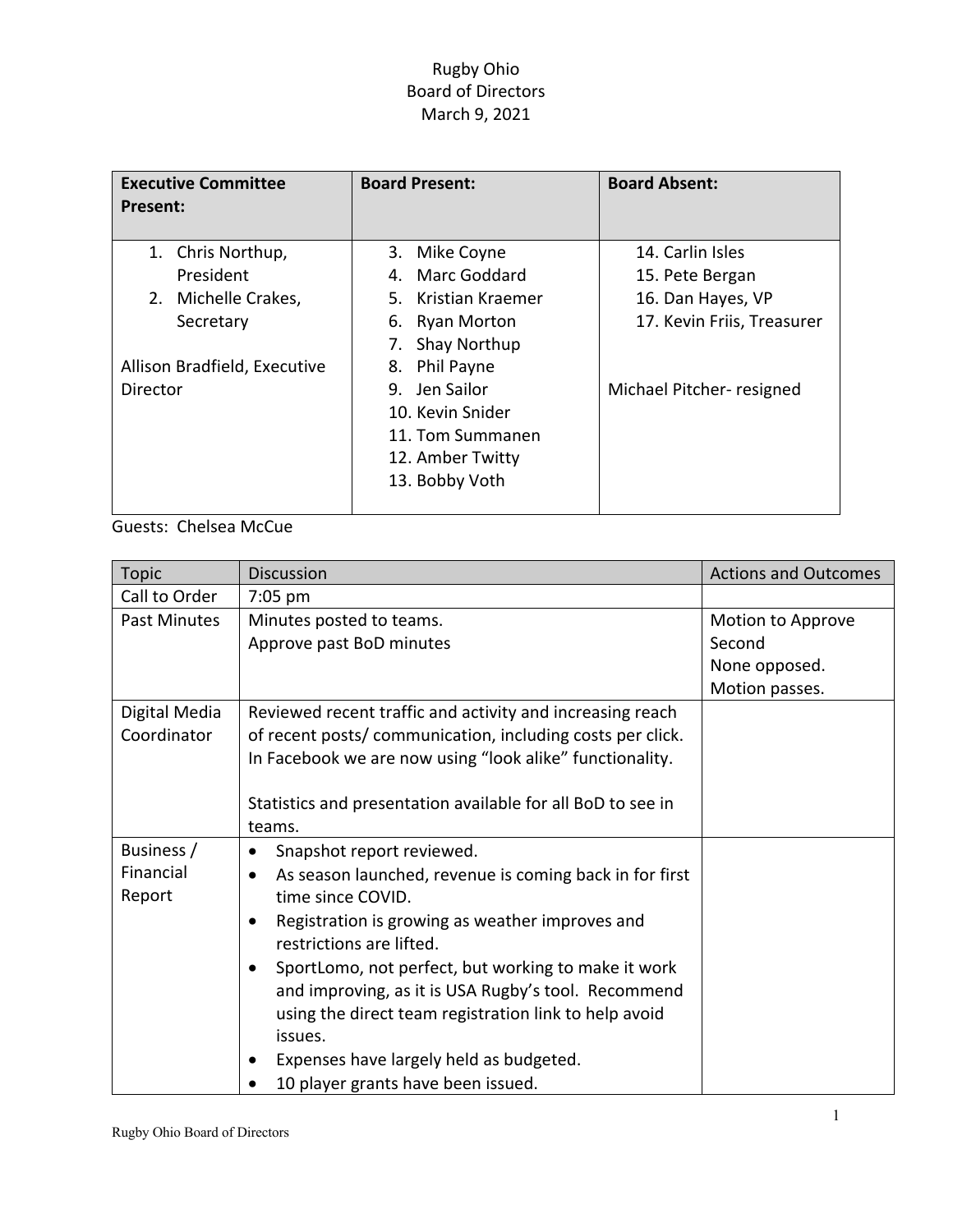|           | Encourage all to sign up for Amazon Smiles.<br>$\bullet$                                                         |  |
|-----------|------------------------------------------------------------------------------------------------------------------|--|
| Executive | • Preseason coach meeting was virtual and well                                                                   |  |
| Director  | attended.                                                                                                        |  |
| Report    | • Separate injury training for coaches                                                                           |  |
|           | . Injury Free tool will be used to report injuries this year                                                     |  |
|           | • Intro to officiating courses now completed and will                                                            |  |
|           | invite attendees to L1                                                                                           |  |
|           | • Submitted PPE forgiveness application                                                                          |  |
|           |                                                                                                                  |  |
| Committee | • Coaches committee: New chair sought, as Phil will                                                              |  |
| Reports   | transition leadership role as he balances priorities                                                             |  |
|           | • Communication and PR: Shared 2 page-marketing                                                                  |  |
|           | materials available for each league/team. This is                                                                |  |
|           | sharable on social media. Logos have been created in                                                             |  |
|           | collaboration and for each team. Team store also now                                                             |  |
|           | available for team fundraising. Shared example of how                                                            |  |
|           | one program coordinated with high school media club                                                              |  |
|           | to create video for recruitment and another example of                                                           |  |
|           | how a school district supports flyers being distributed.                                                         |  |
|           | Shared idea for sharing Facebook pages and a reward/                                                             |  |
|           | drawing. Finally encouraging engagement of high                                                                  |  |
|           | school players with youth, for mentoring and                                                                     |  |
|           | refereeing.                                                                                                      |  |
|           | • Competitions: schedules up and flexed for team                                                                 |  |
|           | changes. Have handled many coaches inquires. Excited                                                             |  |
|           | that we have a foundation, which can be used year over                                                           |  |
|           | year as we grow. Next step: transition registration into<br>divisions for competitions. Exploring possibility of |  |
|           | process for accountability with a compliance committee                                                           |  |
|           | and ORDB should there be coaching actions needed,                                                                |  |
|           | goal is an unbiased group separated from the BoD and                                                             |  |
|           | executive committee involving key stakeholders.                                                                  |  |
|           | • Development and Marketing: Discussed interest and                                                              |  |
|           | qualifications for application for second PPE loan                                                               |  |
|           | • Education and Safety: Injury free and concussion                                                               |  |
|           | webinar. Info for coaches about what goes into a first                                                           |  |
|           | aid kit. March is national trainers month-thank a                                                                |  |
|           | trainer if you are at a game.                                                                                    |  |
|           | • Finance Committee: Discuss pros and cons of RO                                                                 |  |
|           | covering ORRS fees under the new contract, to offset                                                             |  |
|           | this new expense for teams. Consider fundraising                                                                 |  |
|           | needs communications.                                                                                            |  |
|           | • Governance: Mike Pitcher has moved to and become                                                               |  |
|           | engaged in Florida, and will resign his position on the                                                          |  |
|           | board and as chair of governance.                                                                                |  |